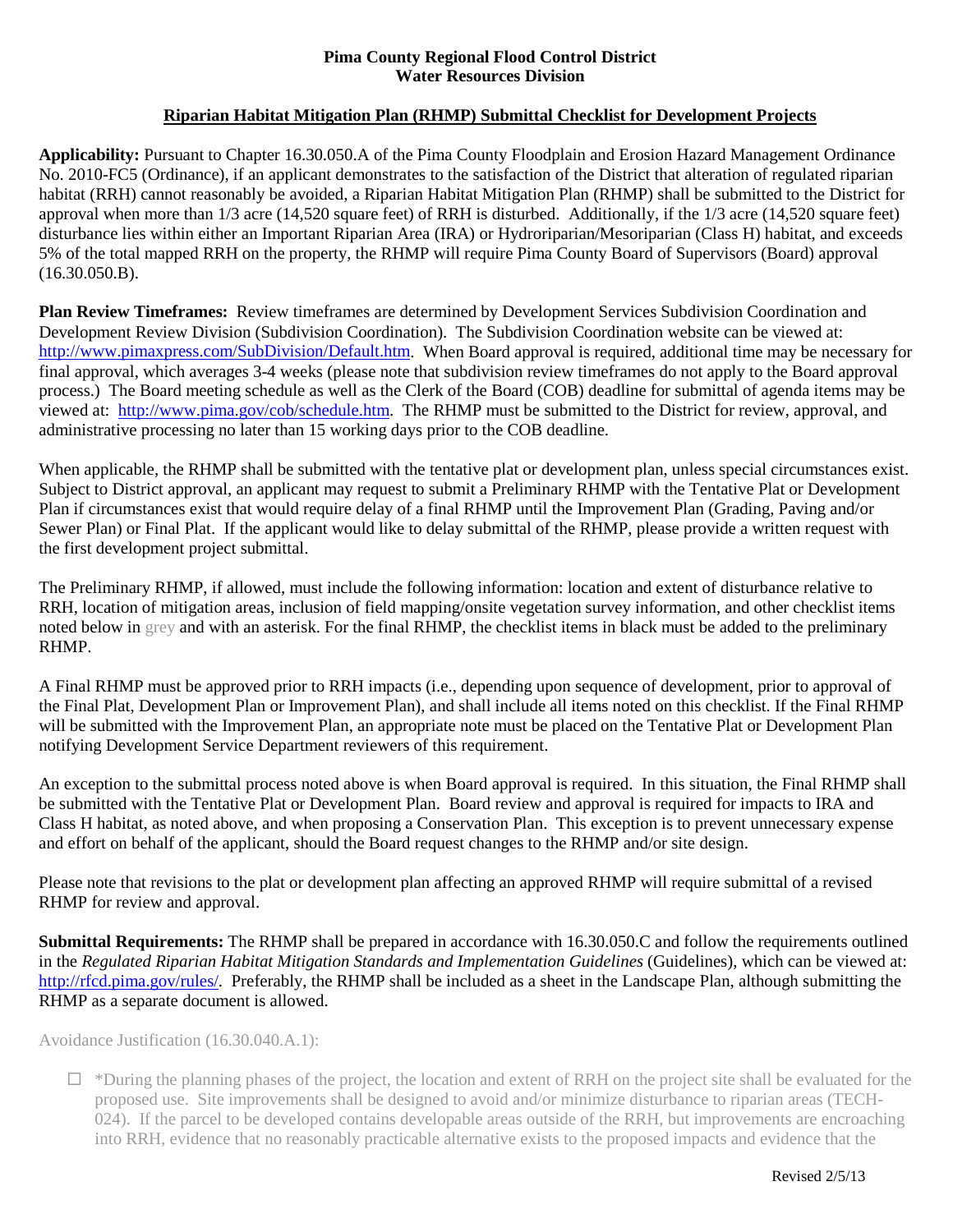impact has been minimized to the maximum extent practicable will be required at the time of RHMP submittal. The applicant shall provide justification regarding why RRH could not be avoided. Examples of why RRH could not be avoided include site constraints, such as steep slopes which are regulated under the Zoning Code or public health and safety considerations such as traffic control (location of access roads relative to major roadways).

## RHMP Checklist – This checklist serves as a list of general requirements for the RHMP as outlined in the Guidelines:

- $\Box$  \*The RHMP shall be prepared at the same scale as the plat or development plan, as feasible, or at a standard engineering scale that shows all required details. Provide one copy on 24" x 36" size paper and one electronic copy in pdf format with the first development plan or tentative plat submittal (Guidelines, Section 3, pg. 43).
- □ \*Provide a scale, north arrow, location map, brief description of site location, project number and other general information as appropriate for the project.
- $\Box$  \*Label the sheet "Riparian Habitat Mitigation Plan"
- $\Box$  \*Show site specific limits of the RRH (Guidelines, Section 3, pg. 43). Show each RRH classification type on the plan and provide a legend that describes each line type. Use the following line type and legend descriptions:

| Line Type Description                             | <b>Legend Description</b>                         |
|---------------------------------------------------|---------------------------------------------------|
| IRA/XA,XB,XC,XD,H                                 | Important Riparian Areas (with underlying class)* |
| Н.                                                | Class H habitat <sup>*</sup>                      |
| XA, XB, XC, XD                                    | Xeroriparian Class (A, B, C, or D) habitat*       |
| * add (rectified or field verified) if applicable |                                                   |

- $\Box$  \*Existing site topography (1 or 2 foot contour interval if available) (Guidelines, Section 3, pg. 44).
- $\Box$  \*Proposed finished grades within the mitigated area (Guidelines, Section 3, pg. 44). Finished grades shall be depicted by contours (1 or 2 foot contour interval) or by another method that clearly depicts the finished grades and slope conditions.
- $\Box$  \*Limits of disturbance/grading limits, including building envelopes, septic systems, utilities, drainage infrastructure, off-site improvements, etc. Temporary disturbance, such as equipment staging areas, shall also be included in the limits of disturbance (Guidelines, Section 3, pg. 44).
- $\Box$  \*Most recent available aerial photograph (Guidelines, Section 3, pg. 43). The preferred method of meeting this requirement is to use an aerial photograph as a base for your plan. The aerial photograph required for the Native Plant Preservation Plan may be used, or if unavailable, aerial photographs are available through the Pima County MapGuide website: http://gis.pima.gov/maps/. Aerial photographs are also available from the private sector.
- $\Box$  Delineate the mitigation area (Guidelines, Section 3, pg. 44). The mitigation area shall be shown as both a general location and as a detailed planting plan which indicates locations of individual trees and shrubs. The detailed planting plan can either be shown directly on the RHMP sheet or shown on the Landscape plan sheets and referenced on the RHMP sheet.

When using plant replacement quantities outlined in the Guidelines, the mitigation area shall be a minimum of 70% the size of the area disturbed (Guidelines, Section 2). For example, if you will be disturbing 1 acre of Xeroriparian habitat, the actual size of the mitigation area must be at least 0.70 acres. Alternatively, if an onsite vegetation survey has been performed (Guidelines, Appendices F and G), use planting densities determined by the survey and mitigate the area at a 1:1 ratio (1 acre of disturbance  $= 1$  acre of mitigation), unless it can be demonstrated that a smaller area will support the required plant density. If the applicant demonstrates the full mitigation requirement cannot be completed onsite, a combination of onsite and offsite mitigation will be allowed. For offsite mitigation options, see the *Regulated Riparian Habitat Offsite Mitigation Guidelines for Unincorporated Pima County*, which can be viewed at: [http://rfcd.pima.gov/wrd/riparian/guidelines/pdfs/offsite-guidelines.pdf.](http://rfcd.pima.gov/wrd/riparian/guidelines/pdfs/offsite-guidelines.pdf)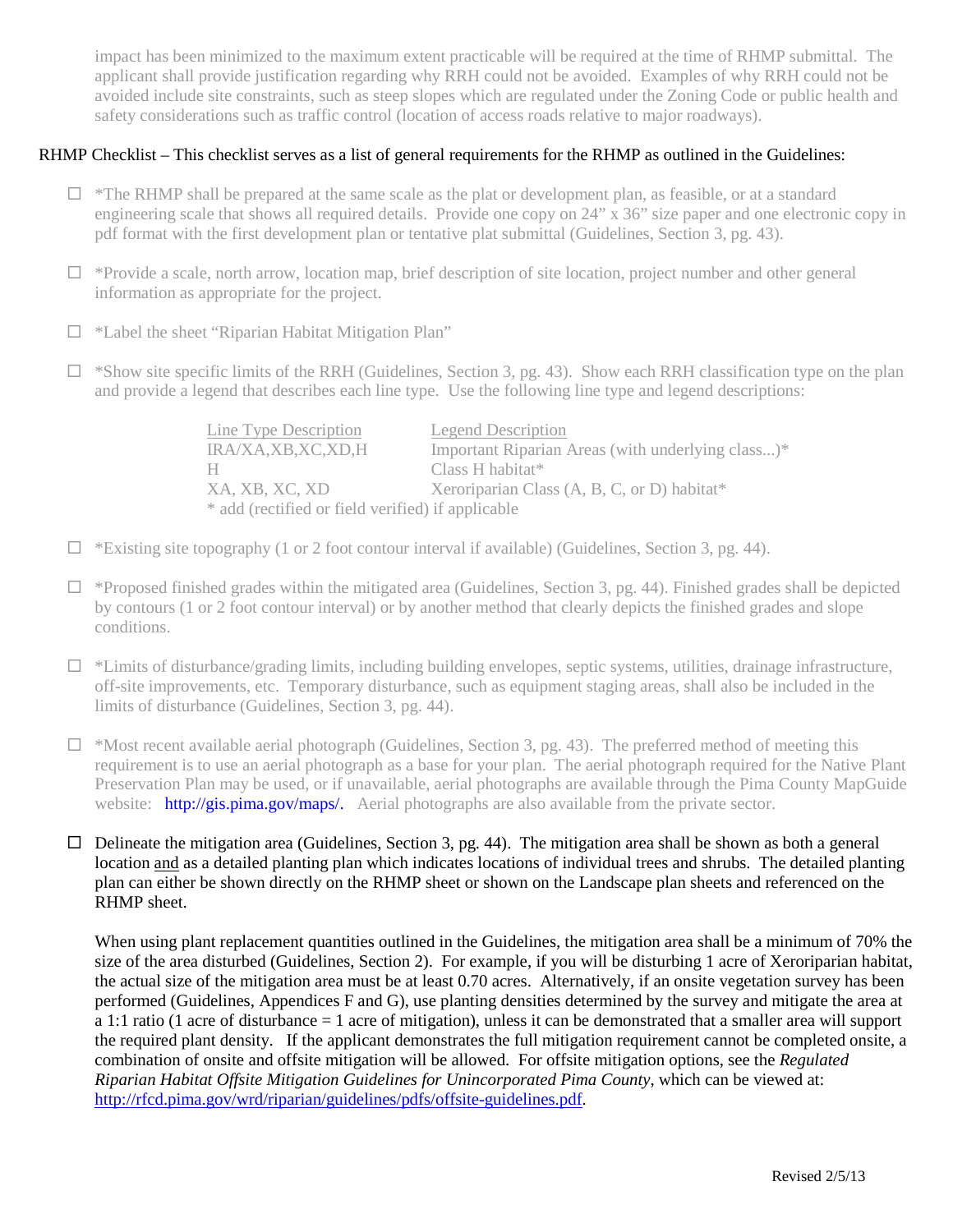Onsite mitigation shall be located to the extent practicable in a manner that enhances the overall function of natural open space and contributes to the overall value of riparian habitat protected within the project area (Guidelines, Section 2, pg. 33). To achieve this, please consider the following when locating the mitigation area:

- Locate the mitigation area where there is potential to enhance existing habitat or create new habitat with an equivalent biological value to habitat removed from the site.
- Once irrigation is removed, the chosen location must sustain riparian vegetation over the long-term by accounting for existing plant densities and available water.
- When locating individual trees and shrubs within the mitigation area, space plants according to their mature canopy width.
- Planting within existing undisturbed riparian habitat is not allowed unless it can be demonstrated that enhancement will increase the value of the habitat and be sustainable long-term. If restoring degraded riparian habitat is not possible, mitigation can be located in an area that receive sufficient water to facilitate growth and maintain healthy habitat (i.e., drainage swales, low-lying areas, water harvesting basins, etc.) with the goal of replacing lost habitat function by establishing vegetation of similar density and structure.
- The mitigation area shall be one continuous area in a density that creates habitat, as the site allows. Mitigation areas are to be located away from improved areas, to prevent the desire to maintain in a manner similar to adjoining landscaped areas.

For residential developments, placement of mitigation areas and protected riparian habitat within common areas maintained by the Home Owners Association (HOA) shall follow requirements outlined in TECH-024 and ADM-209. Common areas containing mitigation plantings shall be delineated and labeled separately from "landscaped" common areas on the tentative and final plats.

 $\Box$  Mitigation plantings shall be installed per the approved planting methods outlined in the Guidelines (Guidelines, Section 3, pg. 44 and Appendix C, C-10). The following note shall be placed on the RHMP, *"Mitigation area(s) to be*  left in a natural state. No disturbance shall occur within the mitigation area(s) without RFCD review and approval. *Such disturbance includes but is not limited to secondary impacts such as the presence of livestock, fencing, landscaping, etc"*

 $\Box$  \*Calculations and quantities for disturbance and mitigation (Guidelines, Section 3, pg. 45). Calculations shall include the following:

- 1. Total area of RRH on the project site, by class of habitat
- 2. Area of disturbed RRH, by class of habitat
- 3. Percent of total mapped RRH disturbed (provide for Class H or IRA habitat only)
- 4. Area of mitigation, by class of habitat (area of disturbance x mitigation ratio; 1:1 for Xeroriparian Class A-D and 1.5:1 for Class H and IRA)
- 5. Minimum required mitigation area (area of mitigation x 0.7 or 1), by class of habitat, and
- 6. Actual mitigation area, by class of habitat (provide if different than minimum mitigation area)
- 7. Plant quantities (i.e., number of trees/acre and shrubs/acre)

Disturbance and mitigation calculations shall be in acres, to the nearest hundredth (ex., 0.33 acres).

Plant quantities shall be calculated using plant densities obtained from either the Guidelines (Section 2) or through an onsite plant survey (Technical Procedure TECH-116), multiplied by the area mitigation.

 $\Box$  Plant schedule (Guidelines, Section 3, pg. 44). Provide a plant schedule that identifies plant species, quantities and sizes at the time of installation. The plant schedule shall list a minimum of 3 tree species, no more than 75% of any one species and 5 shrub species, no more than 35% of any one species. Tree and shrub size and species shall be selected in accordance with Guideline requirements (see Guidelines, Section 2 and Appendix B). This requirement may be modified upon submittal of an onsite plant survey performed by a qualified professional (Guidelines, Appendices F and G).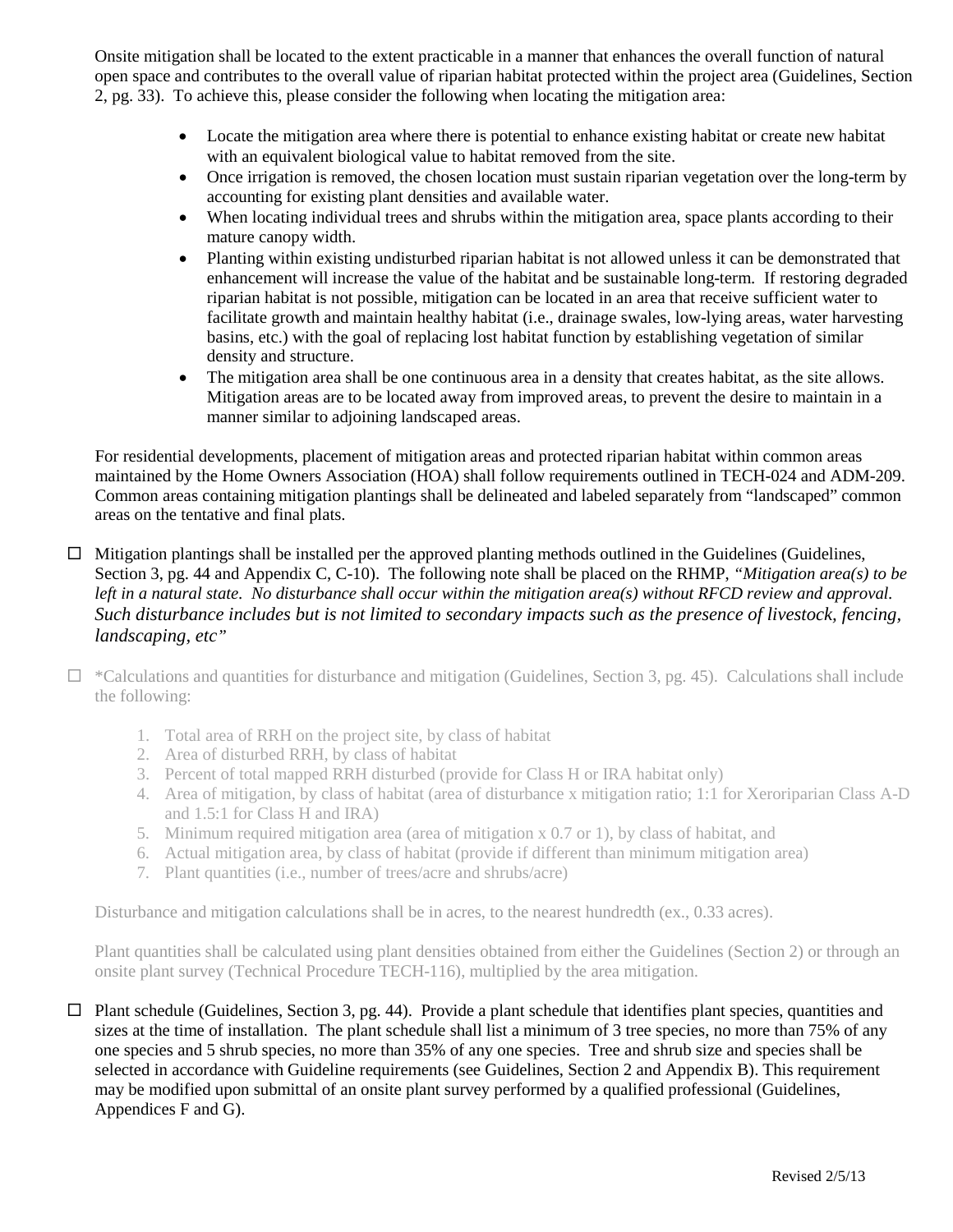- $\Box$  Seeding requirement (Guidelines, Section 3, pg. 44). Mitigation area is to be seeded with a minimum of 12 species from the approved plant list (see Guidelines, Appendix B, B-3 and B-4). Of the 12 species, 4 shall be shrubs, 4 shall be annuals/perennials/vines, and 4 shall be grasses. Seeding methods include; hydroseeding, drill seeding with crimped straw mulch or broadcast seeding and raking into seedbed with straw or other approved mulch. List plant species used in the seed mix on the RHMP and add the following note, *"Mitigated area will be (insert method of seed placement) with a minimum of 12 species from the approved (Class H or Xeroriparian) plant list found in Appendix B of the "Regulated Riparian Habitat Mitigation Standards and Implementation Guidelines." If plant species listed on the mitigation plan are unavailable, replacements species from the approved plant list may be selected based upon availability. Of the 12 species, 4 shall be shrubs, 4 shall be annuals/perennials/vines, and 4 shall be grasses. Any changes to the seed mix shall be noted on the first monitoring plan submittal.*" The applicant is encouraged to consult with a seed vendor prior to selecting plant species for the seed mix. If plant species and/or seeding rates change after approval of the RHMP, the applicant shall provide information regarding changes to the original RHMP with the first monitoring plan submittal ("as-built" RHMP) (Guidelines, Section 3, pg. 46).
- $\Box$  \*Method of irrigation (Guidelines, Section 2, pg. 34, Section 3, pg. 44, and Appendix C, C-6, C-10). Irrigation method shall include an automatic system such as drip, sprinklers, or other automatic irrigation system. The method of irrigation must demonstrate that adequate water will be provided to the new plants during the establishment period. Use of water harvesting methods is encouraged as a supplement to irrigation in addition to providing long-term benefits to the plants. A note shall be placed on the RHMP that identifies how mitigation plantings will be irrigated, including identification of an irrigation water source.
- $\Box$  Plant establishment (Guidelines, Section 3, pg. 47 and Appendix C, C-10). Native plants are well adapted to annual rainfall amounts in the Tucson Basin and can typically survive without supplemental irrigation, once established. To create a successful mitigation area, initial plant establishment is essential. Once a healthy root system is established (one to three years for most plant species, but possibly longer depending upon the species and/or establishment within areas of shallow groundwater), plants shall be "weaned" from supplemental irrigation. The intent is to adjust the irrigation schedule until plants can survive on natural rainfall. This can be accomplished by decreasing the frequency of irrigation each year. While decreasing supplemental irrigation, monitor plant health, especially during times of drought, when plants may require additional irrigation. Establishment of the mitigation area will be considered successful when 80% of the plants are living and actively growing (without significant die back or loss) after one year without supplemental irrigation. Place the following note on the RHMP: *"Once plants have established (approximately 1 to 3 years after installation), supplemental irrigation will be decreased in accordance with Appendix C of the Guidelines."*
- $\Box$  Identify construction methods that protect riparian habitat to be left unaltered, such as protective fencing or other methods (Guidelines, Section 3, pg. 42).
- $\Box$  Place the basic statement of maintenance on the RHMP as outlined in Section 2 of the Guidelines, "Required Maintenance" (Guidelines, Section 2, pg. 35).
- $\Box$  \*Identify the entities or individuals responsible for implementation of the RHMP, monitoring of the mitigation area, and long term ownership and management of the mitigated area(s) (Guidelines, Section 3, pg. 42).
- Identify the growing season mitigation will be implemented by placing the following note on the RHMP, "*Riparian Habitat Mitigation plan implementation shall be completed by the first growing season following completion of construction, which is projected to be* (select one season*) March-May, 20XX/July-September, 20XX/September-November, 20XX."* If the development will occur in phases or planned completion is unknown, provide a general note that approximates date of completion. A good rule of thumb to follow is that once riparian habitat has been impacted, mitigation must occur (Guidelines, Section 3, pg. 42).
- $\Box$  Monitoring success of the mitigation area(s) (Guidelines, Section 3, pg. 44 and 46-48). Mitigation area(s) shall be maintained and monitored following implementation of the RHMP to ensure 80% of the plants are living and actively growing without supplemental irrigation or significant die-back at the end of five years. Mitigation areas will be monitored by establishing photo monitoring points where photographs will be taken annually to monitor success of the mitigation area over time. The location of points will be chosen to capture the entire mitigation planting area(s). A minimum of one photograph per monitoring point is required. If the mitigation planting area cannot be captured by